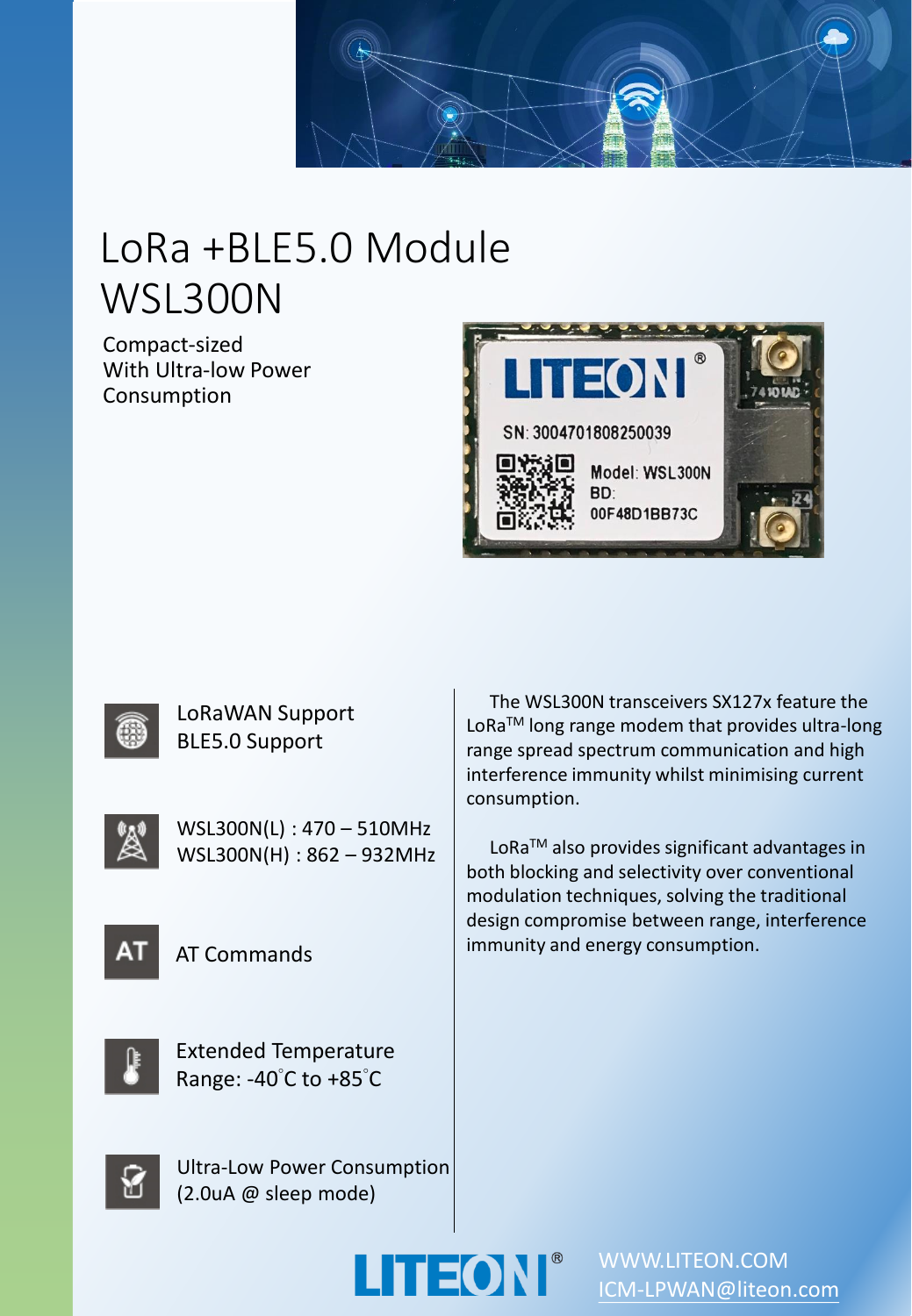## LITEON®

### ◆ General Feature

- General LoRa module for Smart City, Smart Agriculture, Smart Industry, IOT Application
- Compact Form Factor: 15 x 23 x 2.5 mm
- 42 Pin Stamp Pad for PCB SMT mounting
- I/O port: UART/I2C/GPIO
- Temperature range: -40°C to +85°C
- $\blacksquare$  Supply voltage: 2.0  $\sim$  3.6V
- Frequency range: 470 510 MHz( or 862 932 MHz), ISM and SRD systems
- IEEE 802.15.4g, Wireless M-Bus and Proprietary Systems
- Maximum 20dBm output power @ power boost mode
- Low-Power Wireless Systems with 7.8-kHz to 500-KHz Bandwidth

| <b>RF Function</b>           |                                               |  |  |  |  |
|------------------------------|-----------------------------------------------|--|--|--|--|
| Standard                     | IEEE 802.15.4g<br><b>BLE 5.0</b>              |  |  |  |  |
| Interface                    | UART/I2C/GPIO/NFC                             |  |  |  |  |
| Transmit Output Power        | ToRa: Max. 20dBm<br>$RT:$ Max. 4dBm           |  |  |  |  |
| Data Rate                    | LoRa: 0.018 - 37.5 Kbps<br>$1 - 2Mbps$<br>BT: |  |  |  |  |
| <b>Modulation Techniques</b> | Multilevel (G)FSK and MSK                     |  |  |  |  |
| Frequency bands              | $470 - 510$ MHz or 862 - 932 MHz              |  |  |  |  |
| <b>Operating Voltage</b>     | $2.0 \times 3.6 V$                            |  |  |  |  |
| <b>Operating Temperature</b> | $-40$ $\approx$ 85 degree C                   |  |  |  |  |

#### ◆ Product Specifications

### ◆ Power Consumption

| ltem                                            | Min. | Typ.       | Max. | Unit | Condition   |
|-------------------------------------------------|------|------------|------|------|-------------|
| Transmit mode @20dBm                            |      | 125        |      | mA   | on PA BOOST |
| Transmit mode @17dBm<br>Transmit mode BT@4dBm   |      | 92<br>8    |      | mA   | on PA BOOST |
| Receive mode @37.5Kbps<br>Receive mode BT@2Mbps |      | 17<br>11.5 |      | mA   |             |
| Sleep mode                                      |      | 2.0        |      | uA   |             |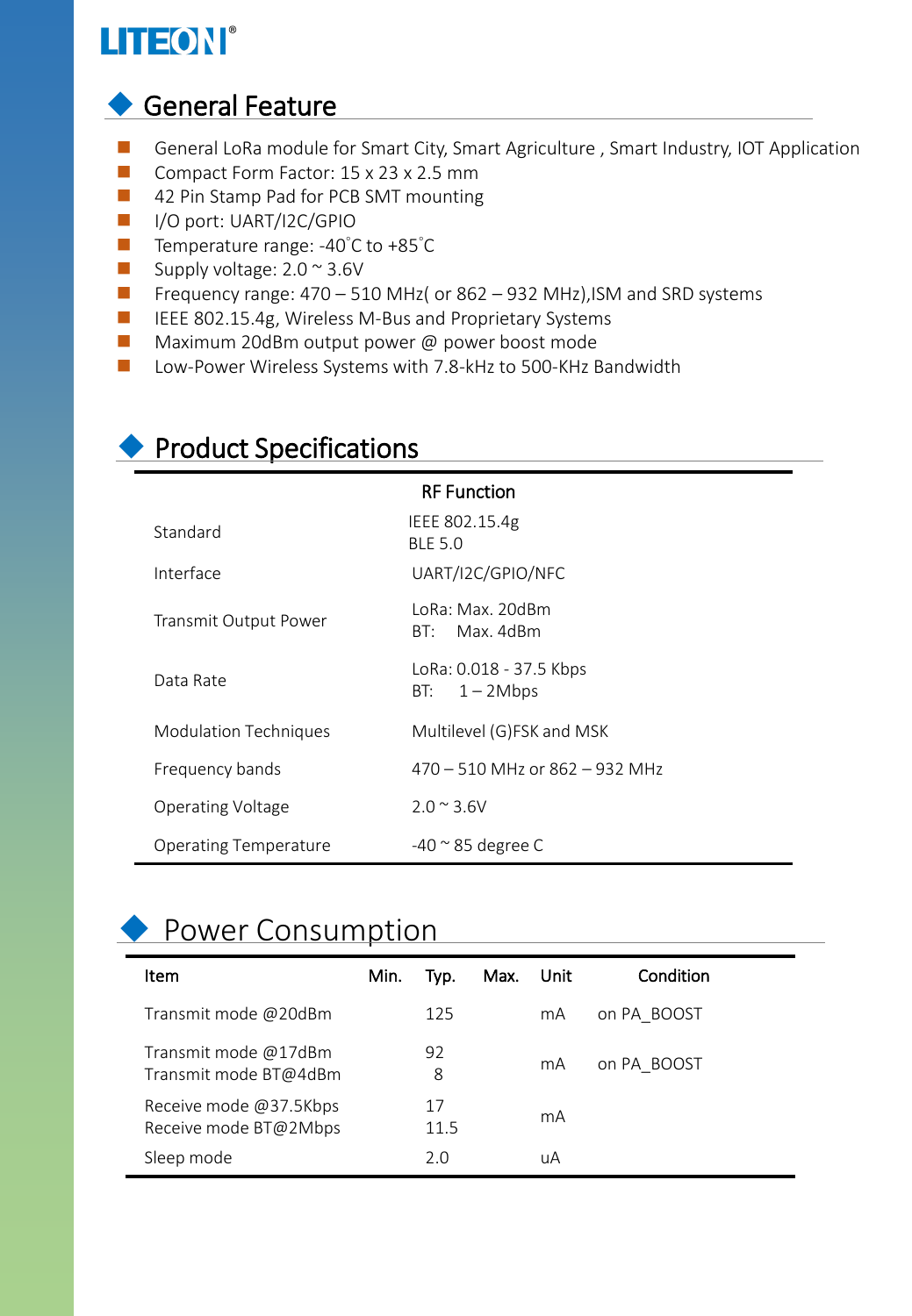

◆ MODULE PINOUT





#### **PIN DEFINITION**

| Pin No.        | <b>Name</b>      | <b>Description</b> | Pin No. | <b>Name</b> | <b>Description</b> |
|----------------|------------------|--------------------|---------|-------------|--------------------|
| $\mathbf{1}$   | <b>GND</b>       | Ground             | 22      | USART1_RX   | Input              |
| $\overline{2}$ | <b>NC</b>        | <b>NC</b>          | 23      | USART1 TX   | Output             |
| 3              | <b>NC</b>        | <b>NC</b>          | 24      | Reserved1   | <b>GPIO</b>        |
| 4              | I2C1_SDA         | 12C                | 25      | <b>NC</b>   | <b>NC</b>          |
| 5              | I2C1_SCL         | 12C                | 26      | <b>NC</b>   | <b>NC</b>          |
| 6              | NFC1             | Only for nRF52832  | 27      | <b>NC</b>   | <b>NC</b>          |
| $\overline{7}$ | NFC <sub>2</sub> | Only for nRF52832  | 28      | <b>NC</b>   | <b>NC</b>          |
| 8              | GND              | Ground             | 29      | <b>NC</b>   | <b>NC</b>          |
| 9              | USART2_RX        | Input              | 30      | <b>NC</b>   | <b>NC</b>          |
| 10             | USART2_TX        | Output             | 31      | <b>GND</b>  | Ground             |
| 11             | <b>NC</b>        | <b>NC</b>          | 32      | <b>NC</b>   | <b>NC</b>          |
| 12             | GND              | Ground             | 33      | <b>NC</b>   | <b>NC</b>          |
| 13             | GND              | Ground             | 34      | <b>NC</b>   | <b>NC</b>          |
| 14             | GND              | Ground             | 35      | <b>NC</b>   | <b>NC</b>          |
| 15             | RF BT            | RF Pin             | 36      | MCU NRST    | <b>MCU Reset</b>   |
| 16             | GND              | Ground             | 37      | SYS SWDIO   | Programming        |
| 17             | RF <sub>L</sub>  | RF Pin             | 38      | SYS SWDCLK  | Programming        |
| 18             | GND              | Ground             | 39      | <b>GND</b>  | Ground             |
| 19             | <b>GND</b>       | Ground             | 40      | 3V3_IN      | Input Power        |
| 20             | GND              | Ground             | 41      | 3V3 IN      | Input Power        |
| 21             | Reserved         | <b>GPIO</b>        | 42      | GND         | Ground             |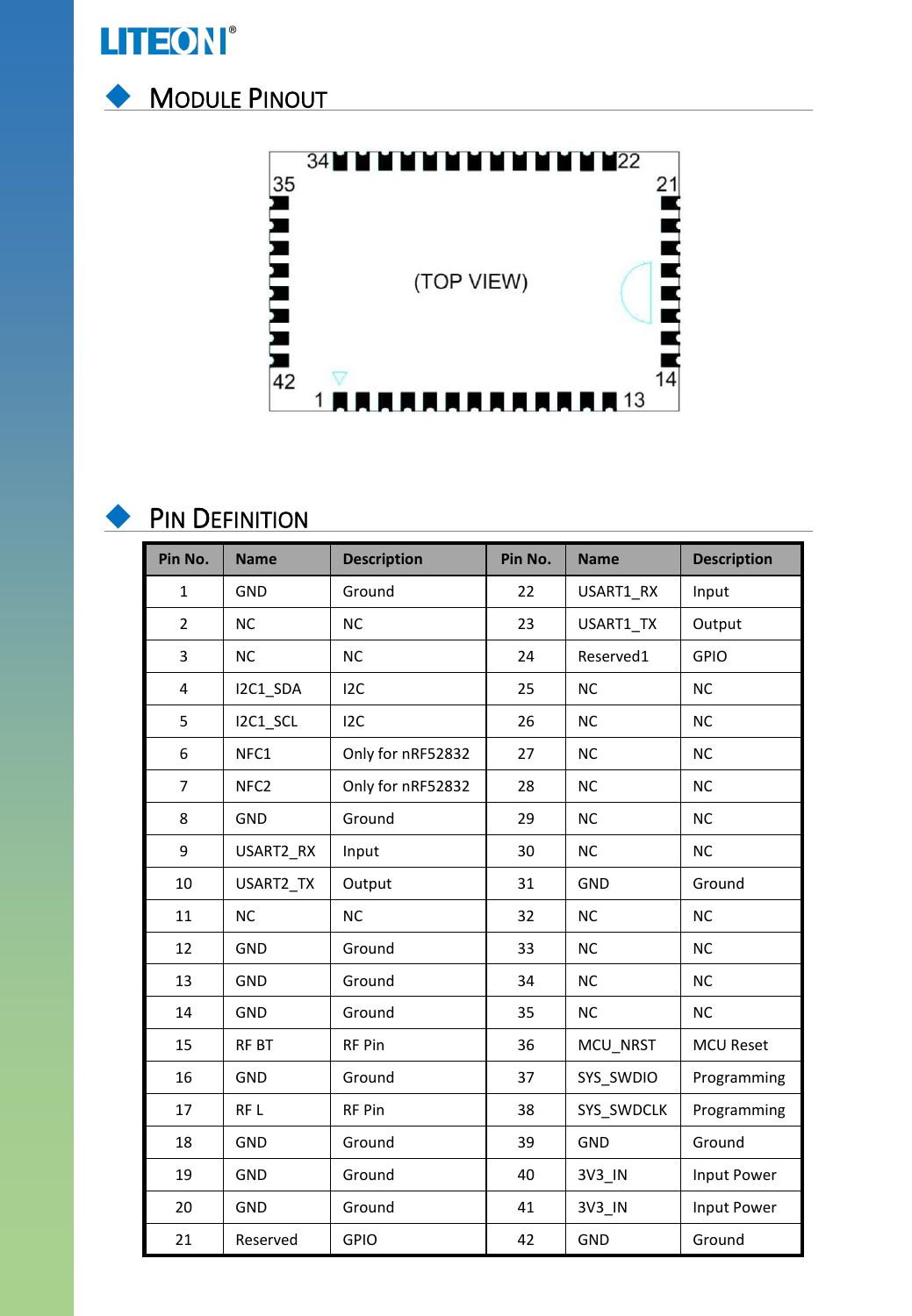

#### **BLOCK DIAGRAM**





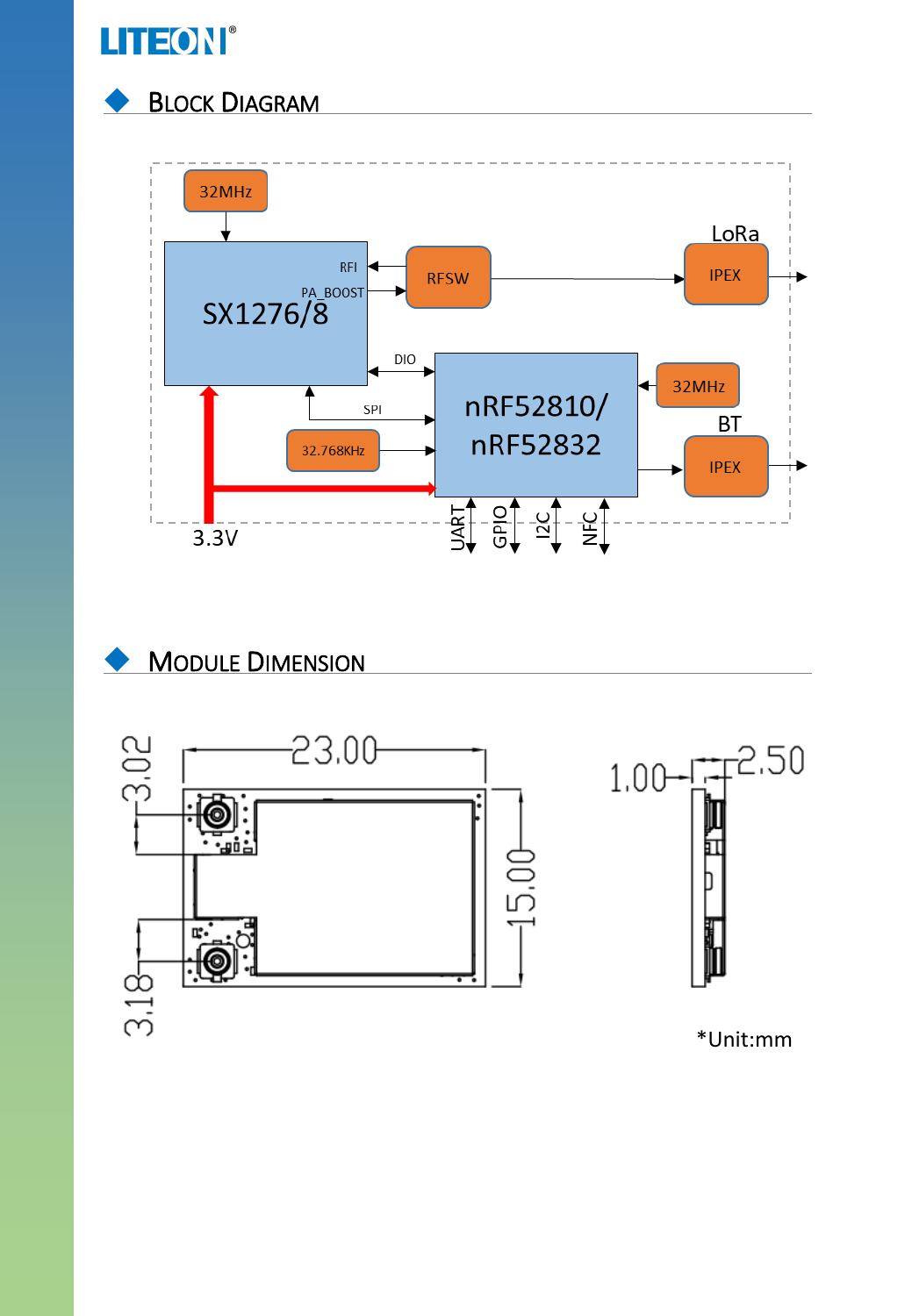

#### **RECOMMENDED FOOTPRINT**



• a. Pre-heating Ramp (A) (Initial temperature: 150℃): 1~2.5℃/sec;

- b. Soaking Time (T2) (150℃~180℃): 60sec~100sec;
- c. Peak Temperature (G): 230~250℃;
- d. Reflow Time (T3) (>220℃): 30~60 sec;
- e. Ramp-up Rate (B): 0~2.5℃/ sec;
- f. Ramp-down Rate (C): 1~3℃/ sec.

Sec.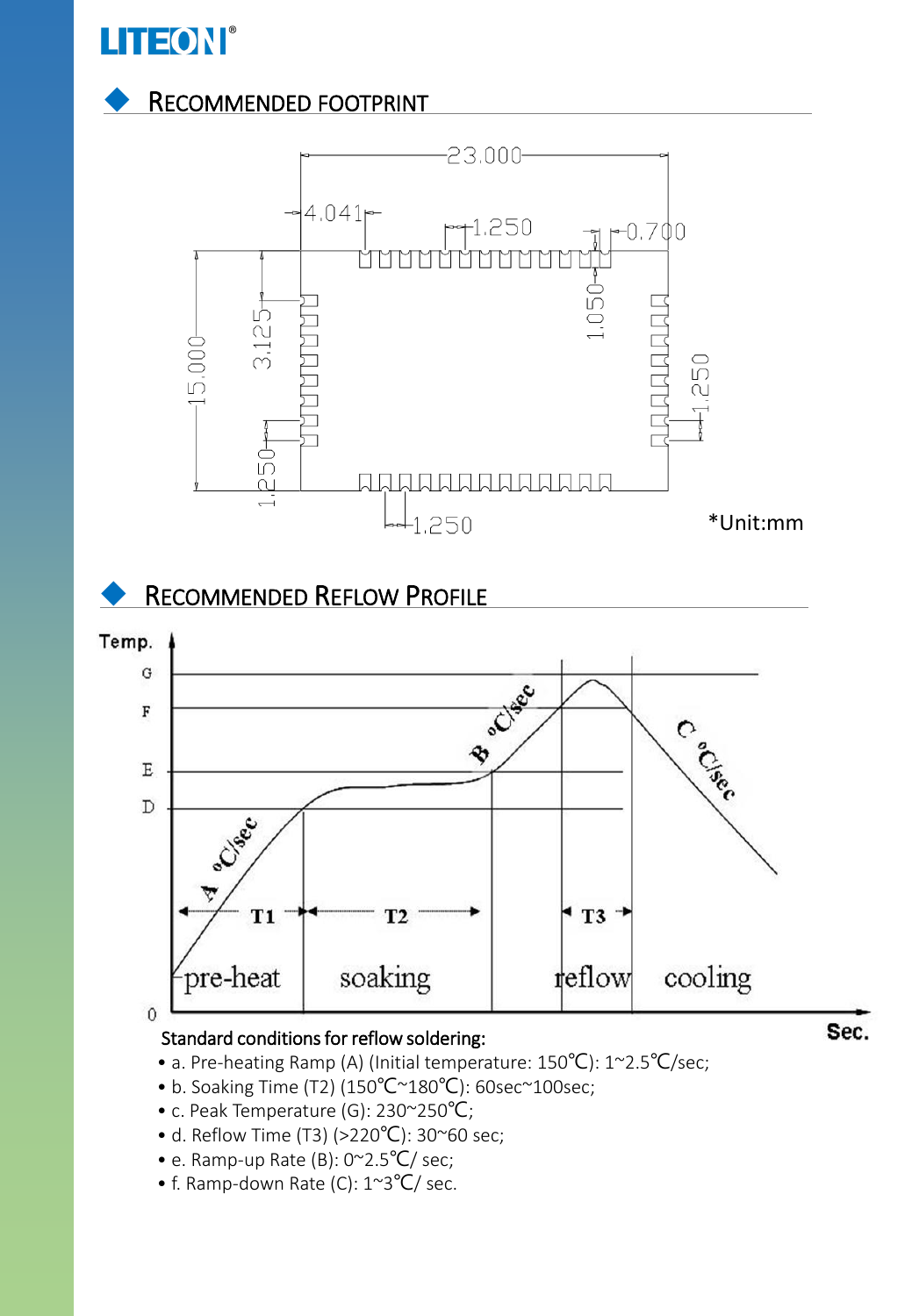



- 1. Power output routing width recommended more than 1mm.
- 2. Recommended to reserve capacitors to suppress ripple and noise.
- 3. RF output need routing with 50ohm impedance line.
- 4. Reserve the Pi-Matching for Antenna performance tuning.
- 5. Reserve the TVS for ESD protection. (Option)